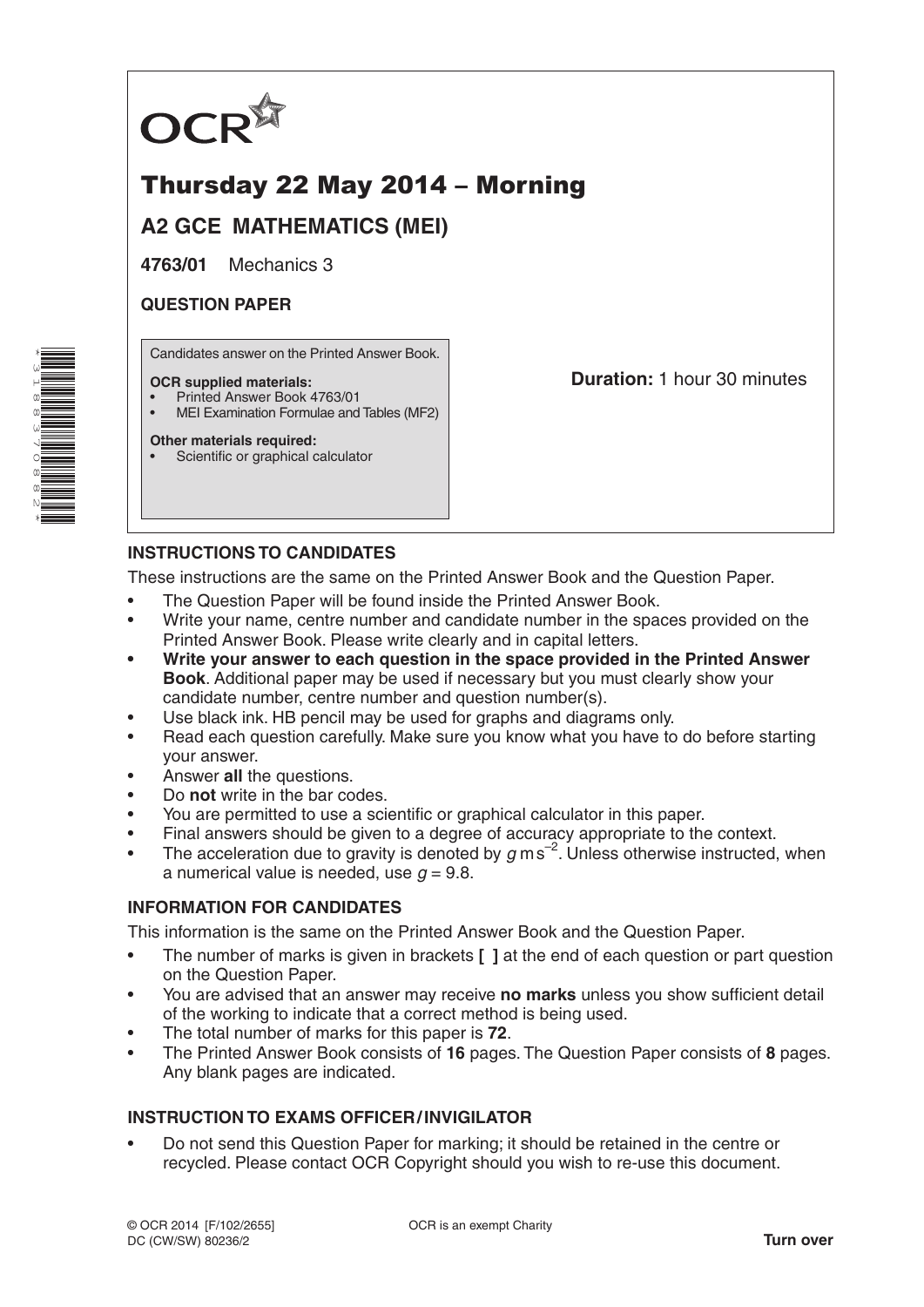- **1** (a) The speed *v* of sound in a solid material is given by  $v = \sqrt{\frac{E}{\rho}}$ , where *E* is Young's modulus for the material and  $\rho$  is its density.
	- **(i)** Find the dimensions of Young's modulus. **[3]**

The density of steel is  $7800 \text{ kg m}^{-3}$  and the speed of sound in steel is  $6100 \text{ ms}^{-1}$ .

**(ii)** Find Young's modulus for steel, stating the units in which your answer is measured. **[2]** 

A tuning fork has cylindrical prongs of radius  $r$  and length  $l$ . The frequency  $f$  at which the tuning fork vibrates is given by  $f = kc^{\alpha} E^{\beta} \rho^{\gamma}$ , where  $c = \frac{l}{r}$  $=\frac{l^2}{r}$  and *k* is a dimensionless constant.

- (iii) Find  $\alpha$ ,  $\beta$  and  $\gamma$ .
- **(b)**  A particle P is performing simple harmonic motion along a straight line, and the centre of the oscillations is O. The points X and Y on the line are on the same side of O, at distances 3.9m and 6.0m from O respectively. The speed of P is  $1.04 \text{ m s}^{-1}$  when it passes through X and  $0.5 \text{ m s}^{-1}$  when it passes through Y.
	- **(i)** Find the amplitude and the period of the oscillations. **[5]**
	- **(ii)** Find the time taken for P to travel directly from X to Y. [4]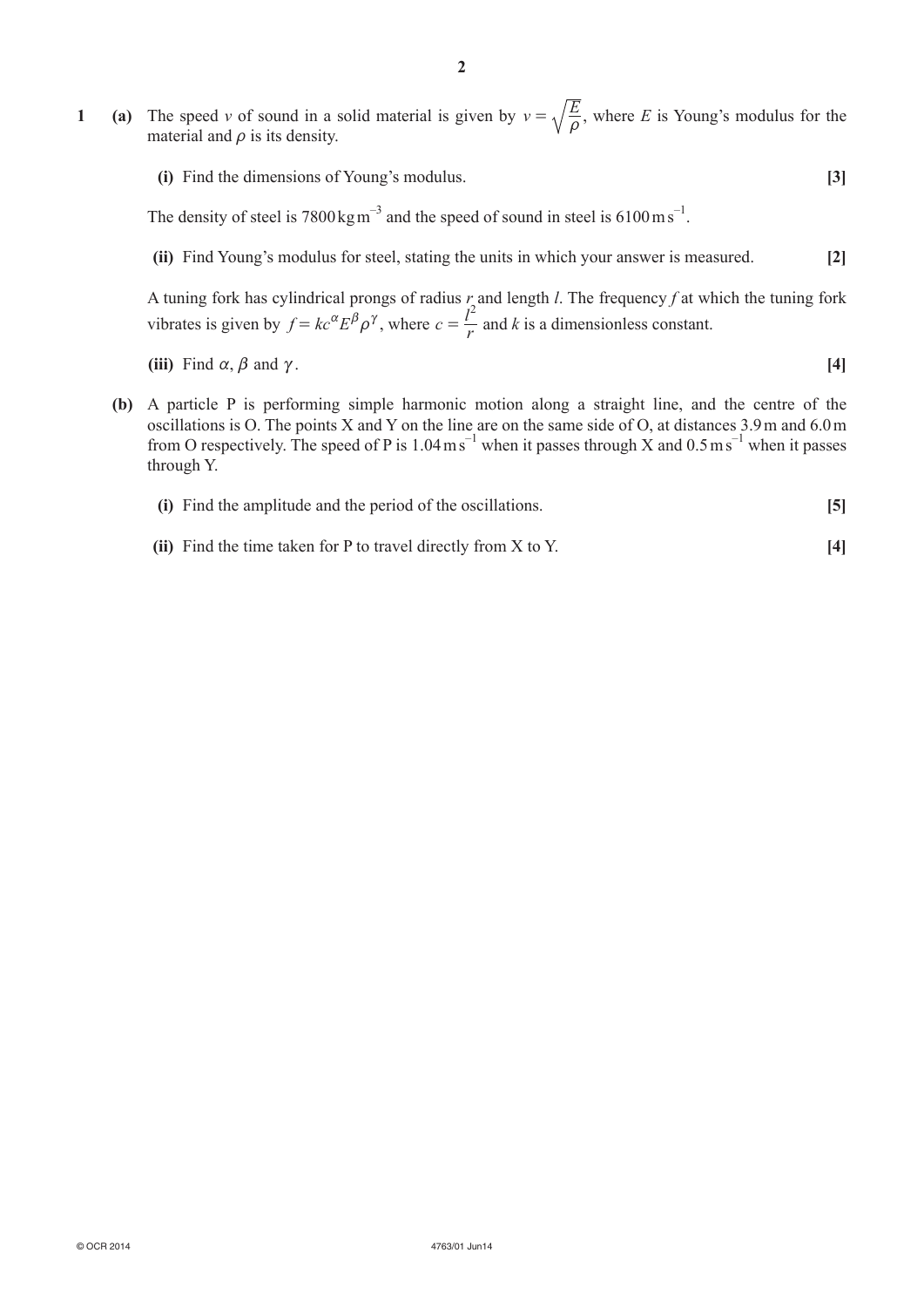**2** (a) The fixed point A is vertically above the fixed point B. A light inextensible string of length 5.4m has one end attached to A and the other end attached to B. The string passes through a small smooth ring R of mass 0.24 kg, and R is moving at constant angular speed in a horizontal circle. The circle has radius 1.6 m, and  $AR = 3.4$  m,  $RB = 2.0$  m, as shown in Fig. 2.





**(i)** Find the tension in the string. **[3]** 

- **(ii)** Find the angular speed of R. **[3]**
- **(b)** A particle P of mass 0.3 kg is joined to a fixed point O by a light inextensible string of length 1.8m. The particle P moves without resistance in part of a vertical circle with centre O and radius 1.8m. When OP makes an angle of 25° with the downward vertical, the tension in the string is 15N.

| (i) Find the speed of P when OP makes an angle of $25^{\circ}$ with the downward vertical.           | $\left 3\right $ |
|------------------------------------------------------------------------------------------------------|------------------|
| (ii) Find the tension in the string when OP makes an angle of $60^{\circ}$ with the upward vertical. | $\left[5\right]$ |

**(iii)** Find the speed of P at the instant when the string becomes slack. **[5]**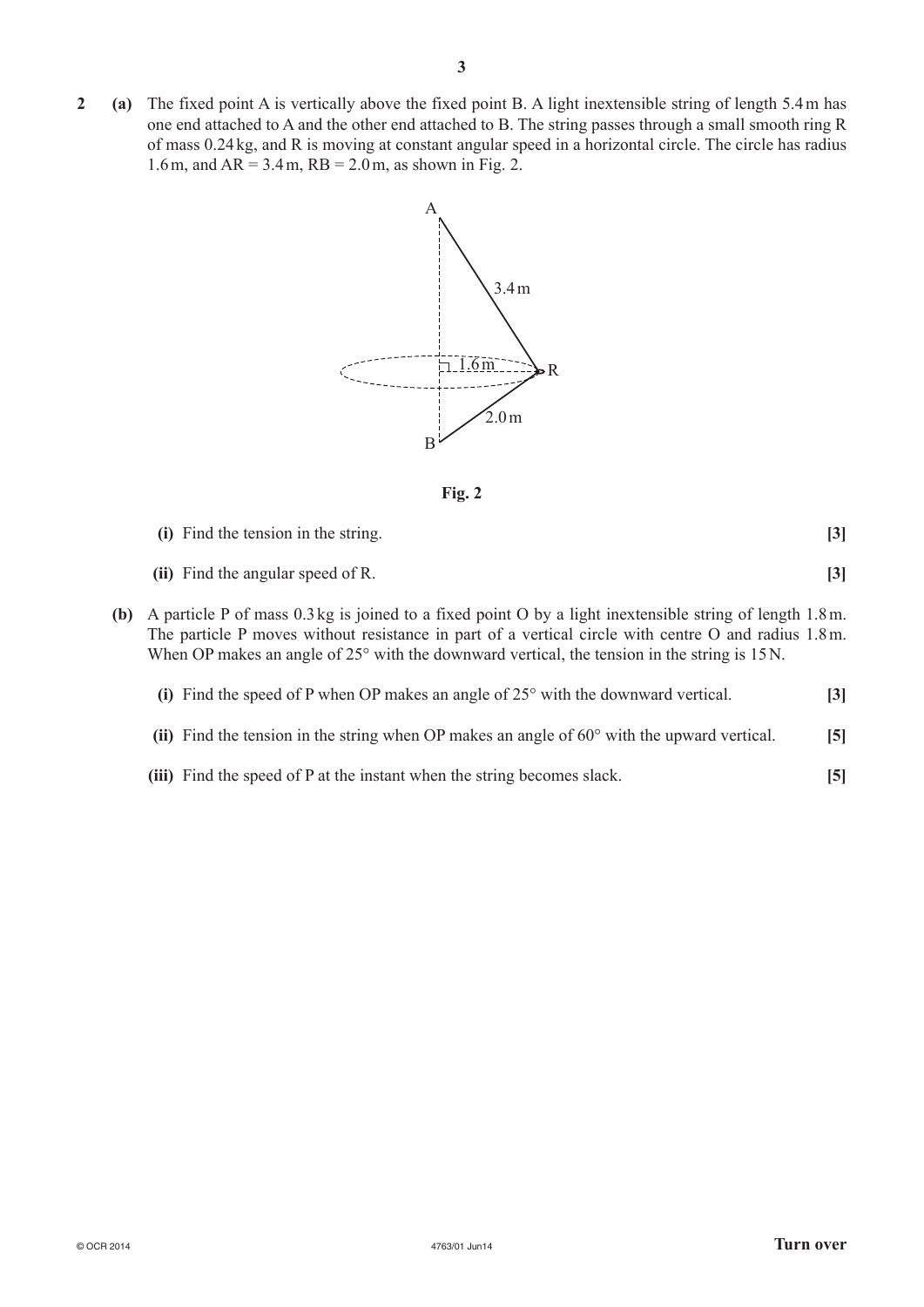**3**  The fixed points A and B lie on a line of greatest slope of a smooth inclined plane, with B higher than A. The horizontal distance from A to B is 2.4m and the vertical distance is 0.7m. The fixed point C is 2.5m vertically above B. A light elastic string of natural length 2.2m has one end attached to C and the other end attached to a small block of mass 9 kg which is in contact with the plane. The block is in equilibrium when it is at A, as shown in Fig. 3.



**Fig. 3**

**(i)** Show that the modulus of elasticity of the string is 37.73 N. **[5]** 

The block starts at A and is at rest. A constant force of 18N, acting in the direction AB, is then applied to the block so that it slides along the line AB.

- **(ii)** Find the magnitude and direction of the acceleration of the block
	- $(A)$  when it leaves the point A,
	- (*B*) when it reaches the point B. **[6]**
- **(iii)** Find the speed of the block when it reaches the point B. **[6]**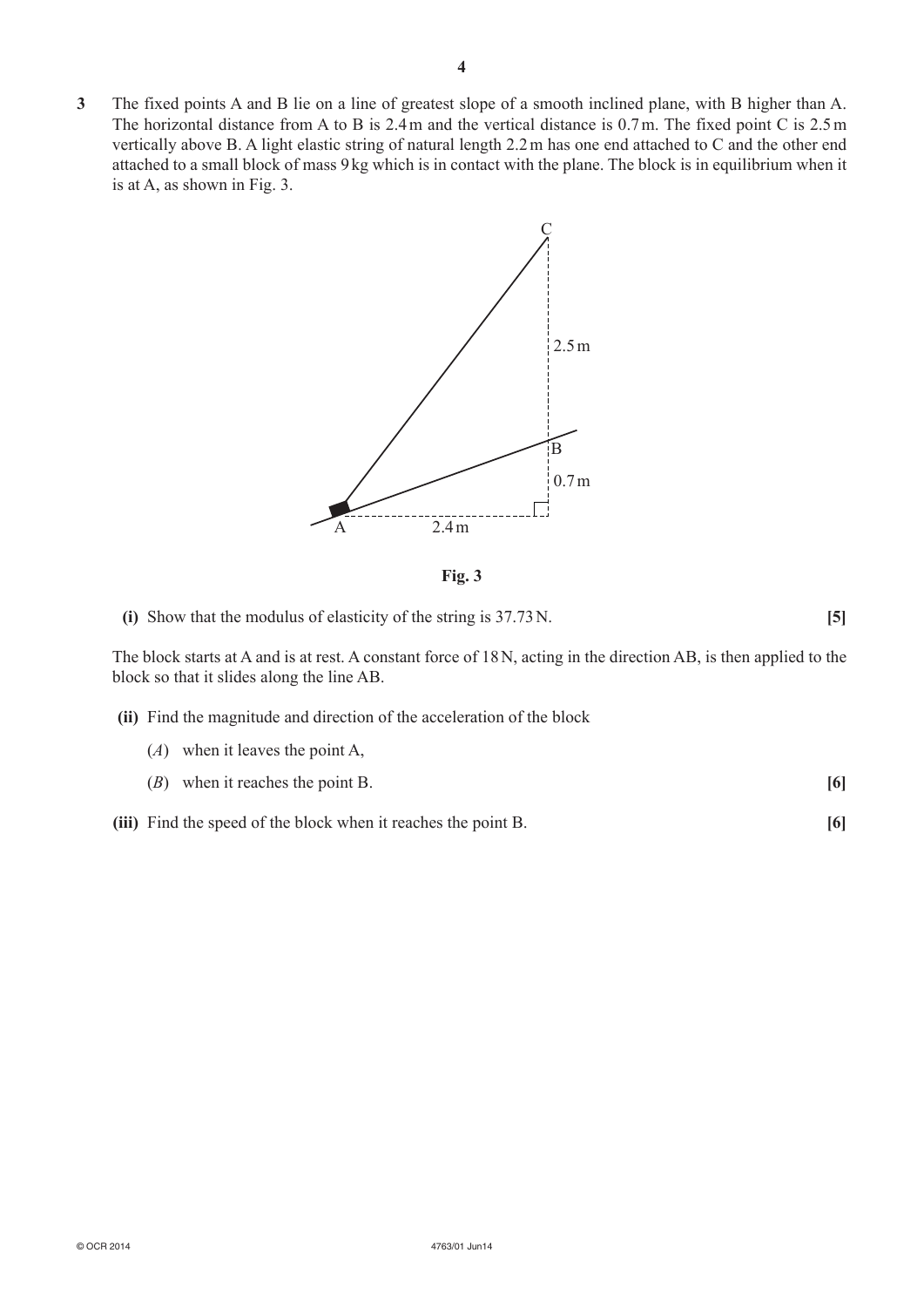- **4** The region *R* is bounded by the *x*-axis, the *y*-axis, the curve  $y = e^{-x}$  and the line  $x = k$ , where *k* is a positive constant.
	- **(i)** The region *R* is rotated through  $2\pi$  radians about the *x*-axis to form a uniform solid of revolution. Find the *x*-coordinate of the centre of mass of this solid, and show that it can be written in the form

$$
\frac{1}{2} - \frac{k}{e^{2k} - 1}.
$$
 [7]

**(ii)** The solid in part **(i)** is placed with its larger circular face in contact with a rough plane inclined at 60° to the horizontal, as shown in Fig. 4, and you are given that no slipping occurs.



**Fig. 4**

Show that, whatever the value of *k*, the solid will not topple. **[4]**

**(iii)** A uniform lamina occupies the region *R*. Find, in terms of  $k$ , the coordinates of the centre of mass of this lamina. **[7]**

#### **END OF QUESTION PAPER**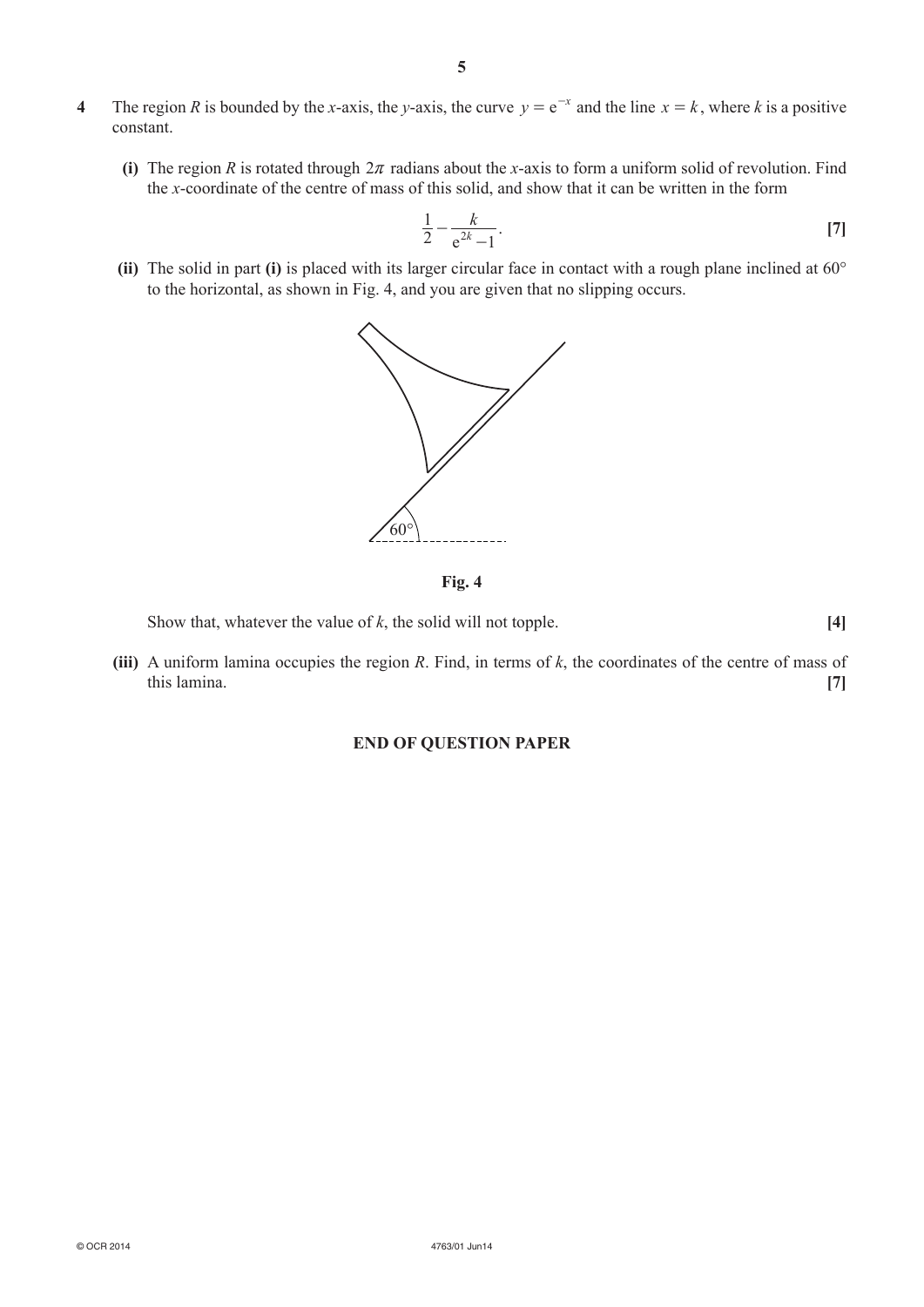### **BLANK PAGE**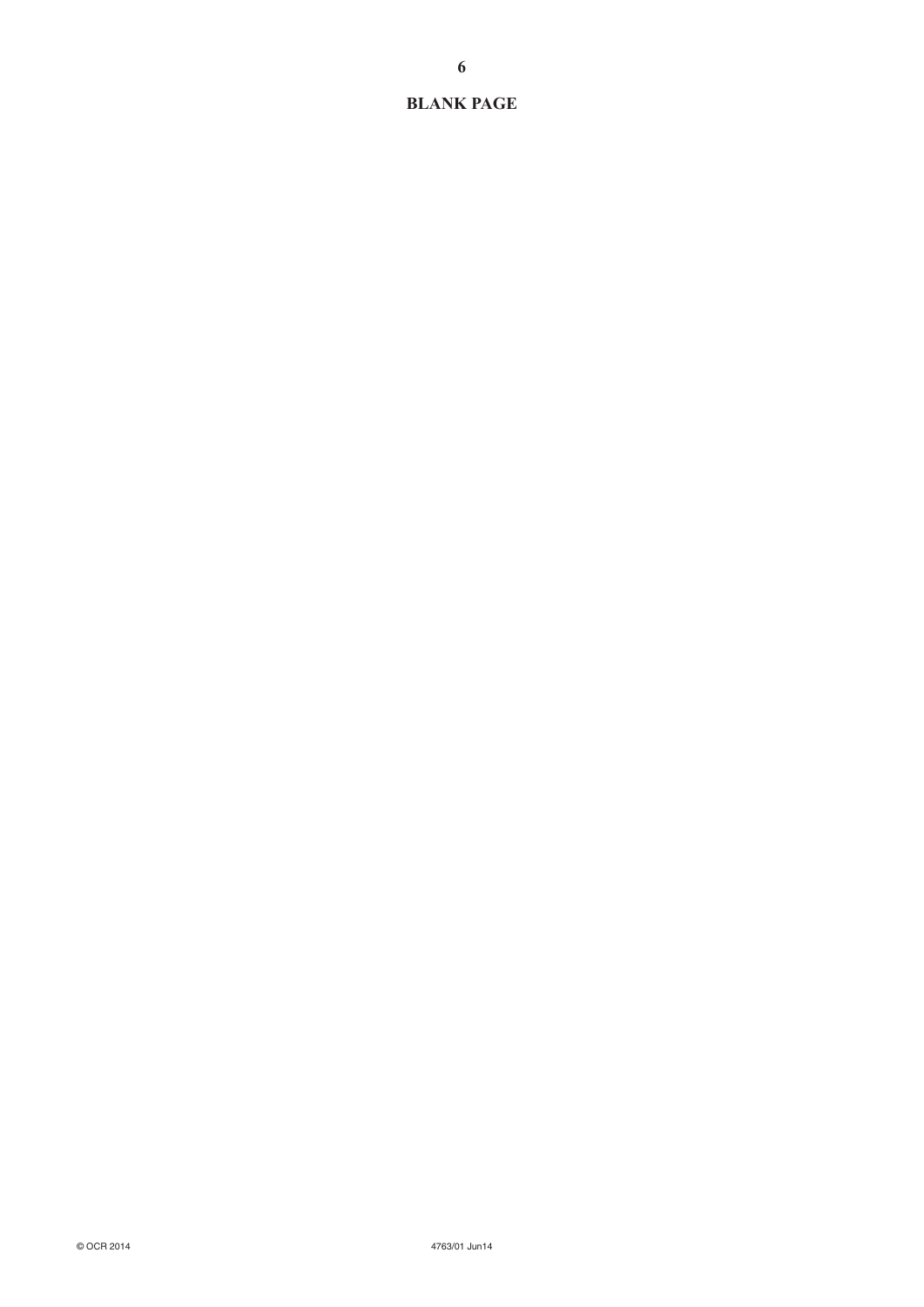### **BLANK PAGE**